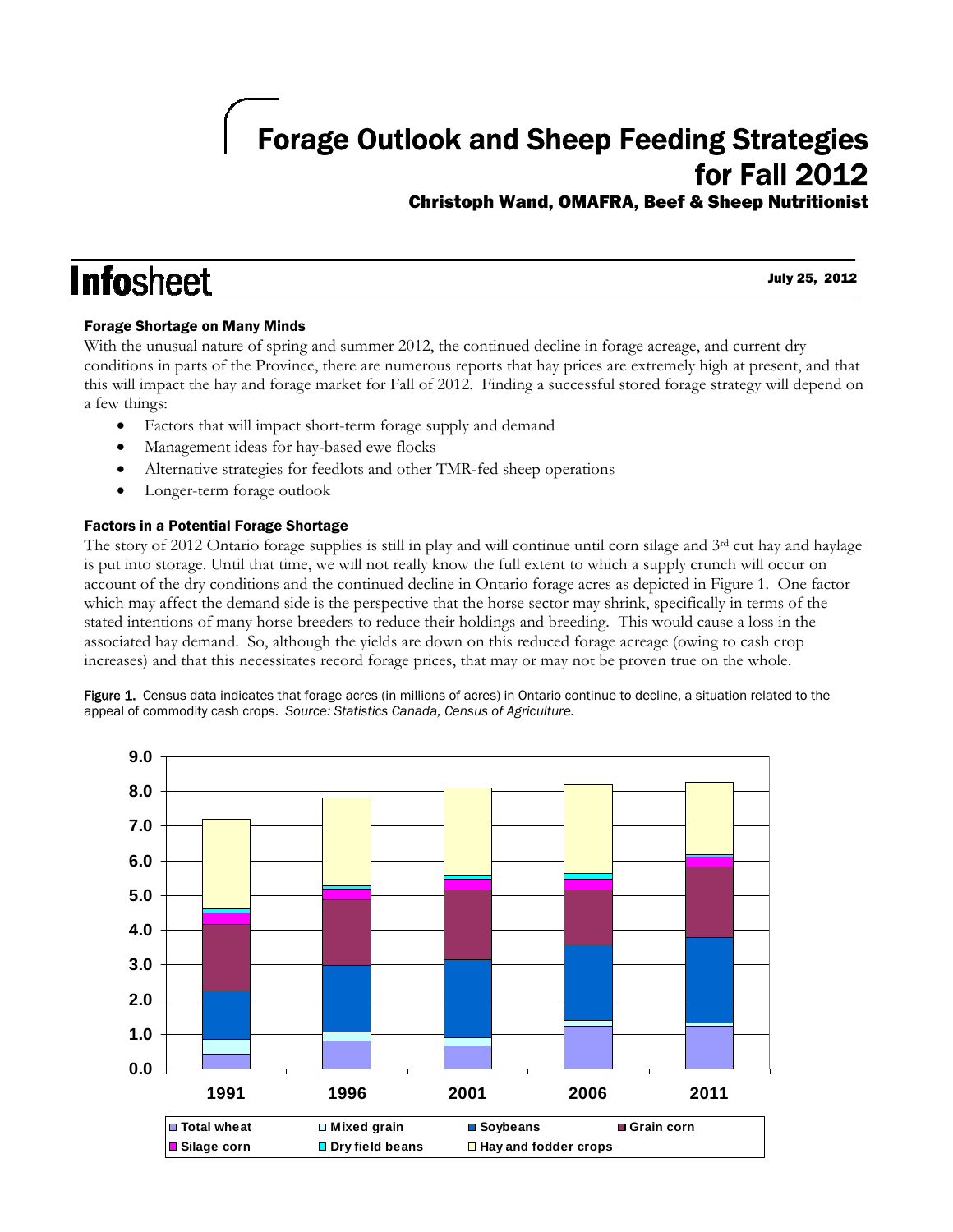#### Ewe Flock Wintering Strategies

In the event of a stored forage shortage, here are a number of strategies that could be implemented to substitute or stretch forage resources:

- 1. **Substitute other straws, stovers and residues for hay.** Table 1 ranks some common alternative forages for a number of nutrients, including forage digestibility and crude protein levels. The extent to which this substitution can be used is a function of the straw quality and the ewe's stage of production.
- 2. **Institute limit feeding**. Several sources suggest that limit feeding can reduce wastage, and reduce luxury consumption of feed without affecting performance. This is because the ewe herself – especially the annually lambing ewe - is a natural buffer who can increase or decrease resource usage by altering body fat stores, liver wastage and waste heat production.
- 3. **Implement ionophore use.** Including ionophores at higher levels that used as a coccidiostat can reduce feed usage as well. By making rumen fermentation more efficient, the ewe can harvest more feed energy as metabolites for her system, rather than have that feed energy blown off as methane.
- 4. **Reduced hay rations + commodities.** By using commodities to offset hay, hay can be saved. There are a number of ways this can be done using limit feeding, in a TMR, or just to offset a poor quality residue feed like straw. Each of these approaches is based on the concept that commodities are concentrate feeds and can replace more nutrients per unit weight than hay. Forage example, corn can replace up to twice the amount of hay per unit weight, as shown in Figure 2.



Figure 2. Based on an approximate 2 to 1 replacement of hay with corn, a reduced hay ration can be fed to cows provided some forage remains in the ration. The above graph gives some parameters to the pricing of hay vs. corn using this relationship.

5. **Use corn silage.** One interesting development in recent years is how corn silage has actually become *cheaper* than hay in many areas. In this case, corn silage could be *maximized* in the ration, and then this ration would use low quality forages to bulk them, a protein supplement to address the protein shortfall, and then all of this delivered on a limit-fed basis.